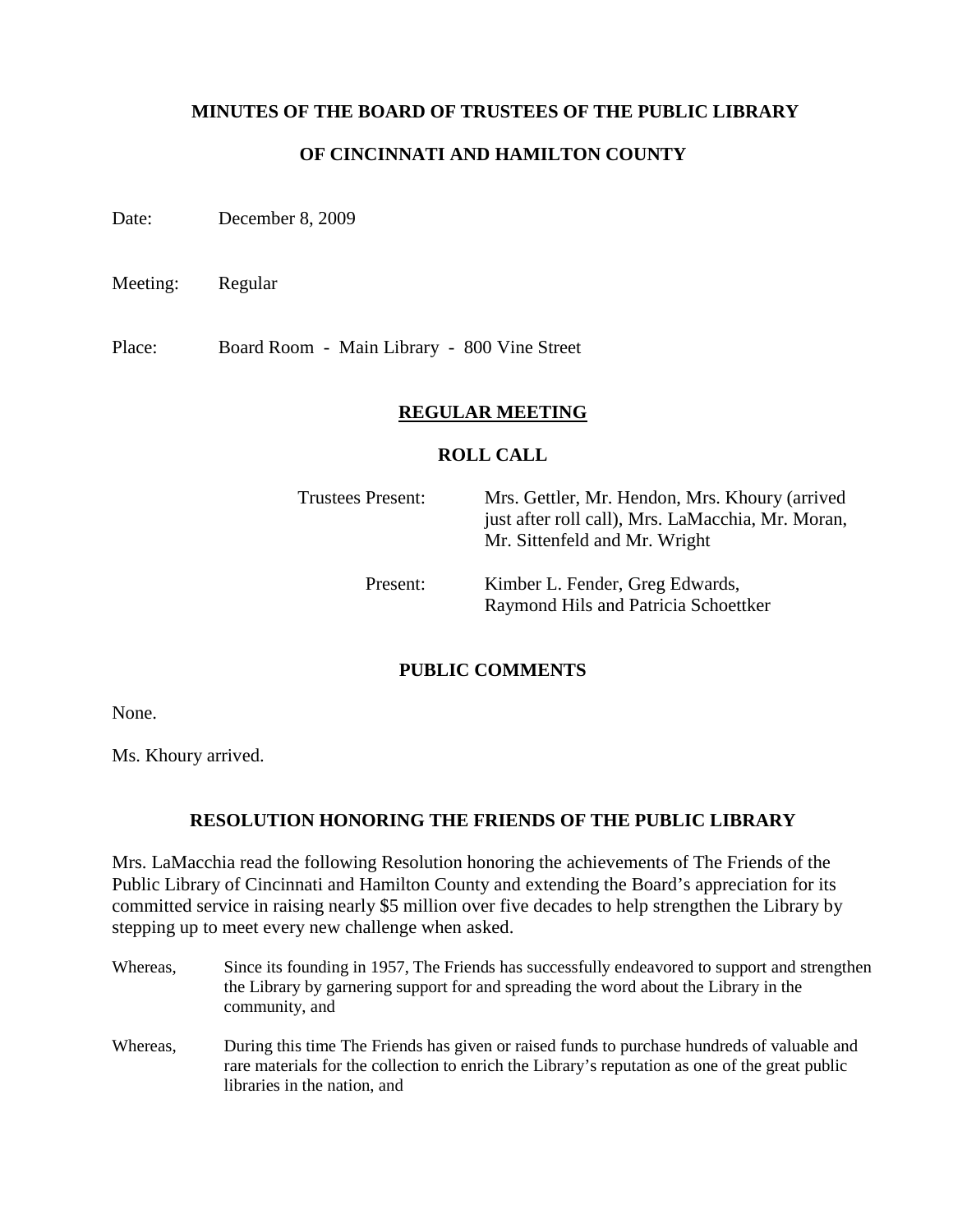Whereas Every year The Friends has sponsored hundreds of programs that encourage and foster the development of literacy skills and love of reading including the summer reading program and a diverse offering of authors and performers for children, teens, and adults, and Whereas, The untiring efforts of the dedicated staff and volunteers of The Friends have resulted in numerous fundraising efforts garnering more than \$5 million to benefit the Library, its collections, programs and services, and Whereas, The exceptional breadth and depth of these achievements alone would be an outstanding contribution to both the Library and the community, but The Friends has also been an outspoken proponent of the Library and has enthusiastically demonstrated this through its actions and hard-earned dollars in supporting the Library's advocacy efforts with the State Legislature and with Ballot Issue 7,

NOW THEREFORE, BE IT RESOLVED by the Members of the Board of Library Trustees that the Board honors and recognizes the invaluable contributions The Friends of the Public Library has made to the Library during five decades of devoted service.

BE IT FURTHER RESOLVED that a copy of this Resolution be spread upon the Minutes of the Board of Trustees of the Public Library of Cincinnati and Hamilton County.

Mrs. LaMacchia moved that the Resolution be approved as submitted. Mr. Moran seconded.

Voting for the motion: Mrs. Gettler, Mr. Hendon, Mrs. Khoury, Mr. Moran, Mr. Sittenfeld, Mr. Wright and Mrs. LaMacchia … 7 ayes. The motion carried. **(65-2009)**

# **MINUTES OF THE REGULAR MEETING HELD NOVEMBER 11, 2009**

Mr. Moran moved that the Minutes of the Regular Meeting held Wednesday, November 11, 2009 be approved as submitted. Mr. Hendon seconded.

Voting for the motion: Mrs. Gettler, Mr. Hendon, Mrs. Khoury, Mr. Moran, Mr. Sittenfeld, Mr. Wright and Mrs. LaMacchia … 7 ayes. The motion carried. **(66-2009)**

# **RECOGNITION OF RETIREES**

Mrs. LaMacchia recognized four retired Library employees, Sarah Connatser, Donna Foust, Bruce Sherwood, and Mary Youndblood for their years of service. After giving a brief work history, she presented each with a personalized memento box, provided by the Friends of the Public Library.

Mr. Sittenfeld suggested that retirees be invited to contribute their thoughts in Library publications.

## **EXECUTIVE DIRECTOR'S REPORT**

## Community Partners

Ms. Fender reported that by working with community partners to provide programs and services, we complement our strengths, achieve more and increase our visibility. Sometimes our collaborations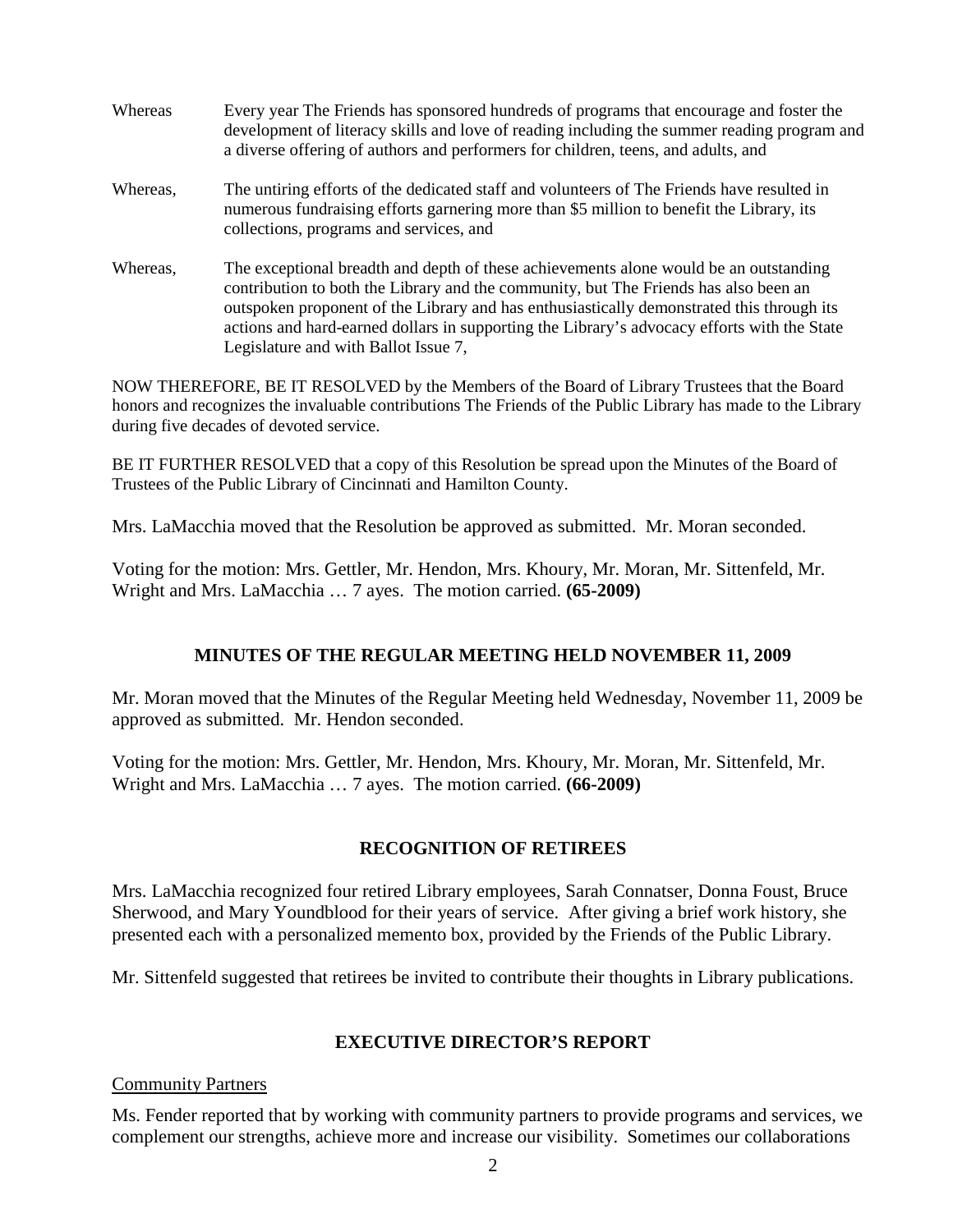are big, organization-wide efforts like On The Same Page; other times they are collaborations between one Library location and a local organization.

We partner with schools, museums, universities and other area libraries; with non-profits working on literacy, education, and job skills; with organizations focusing on nutrition and aging; with parks, the zoo and various arts organizations; with local community councils, DCI, the Cincinnati Police and Children's Hospital.

Ms. Fender presented the following list of current or recent community partners:

### **Public Library of Cincinnati & Hamilton County Partners**  Anderson Township Library Association Friends of the Public Library Library Foundation 3CDC-Fountain Square Events 4C . . . for Children 89.7 FM WNKU 91.7 WVXU Anderson Community Television Art Academy of Cincinnati ArtWorks Borders Center for Closing the Health Gap Centerpoint Health CET Charles H. Dater Foundation Children's Home of Greater Cincinnati Cincinnati Art Museum Cincinnati Ballet Cincinnati Book Arts Society Cincinnati Chapter of the American Chemical Society Cincinnati Children's Hospital Medical Center Cincinnati Family Magazine Cincinnati Flying Pig Marathon Cincinnati-Hamilton County Community Action Agency Cincinnati Kings Cincinnati Magazine Cincinnati Museum Center Cincinnati Opera Cincinnati Parks Cincinnati Police Department Cincinnati Public Schools Cincinnati Recreation Commission Cincinnati Reds Cincinnati State Workforce Development Center Cincinnati USA Regional Tourism Network Cincinnati Youth Collaborative - College Resource Center Cincinnati Zoo & Botanical Garden Cincy Magazine Cin-Liu Sister Cities **CincyAfterSchool** Community Shares Consumer Credit Counseling Services Contemporary Arts Center Council on Aging of Southwestern Ohio Downtown Cincinnati Inc. Downtown Residents' Council Executive Women's International, Cincinnati Chapter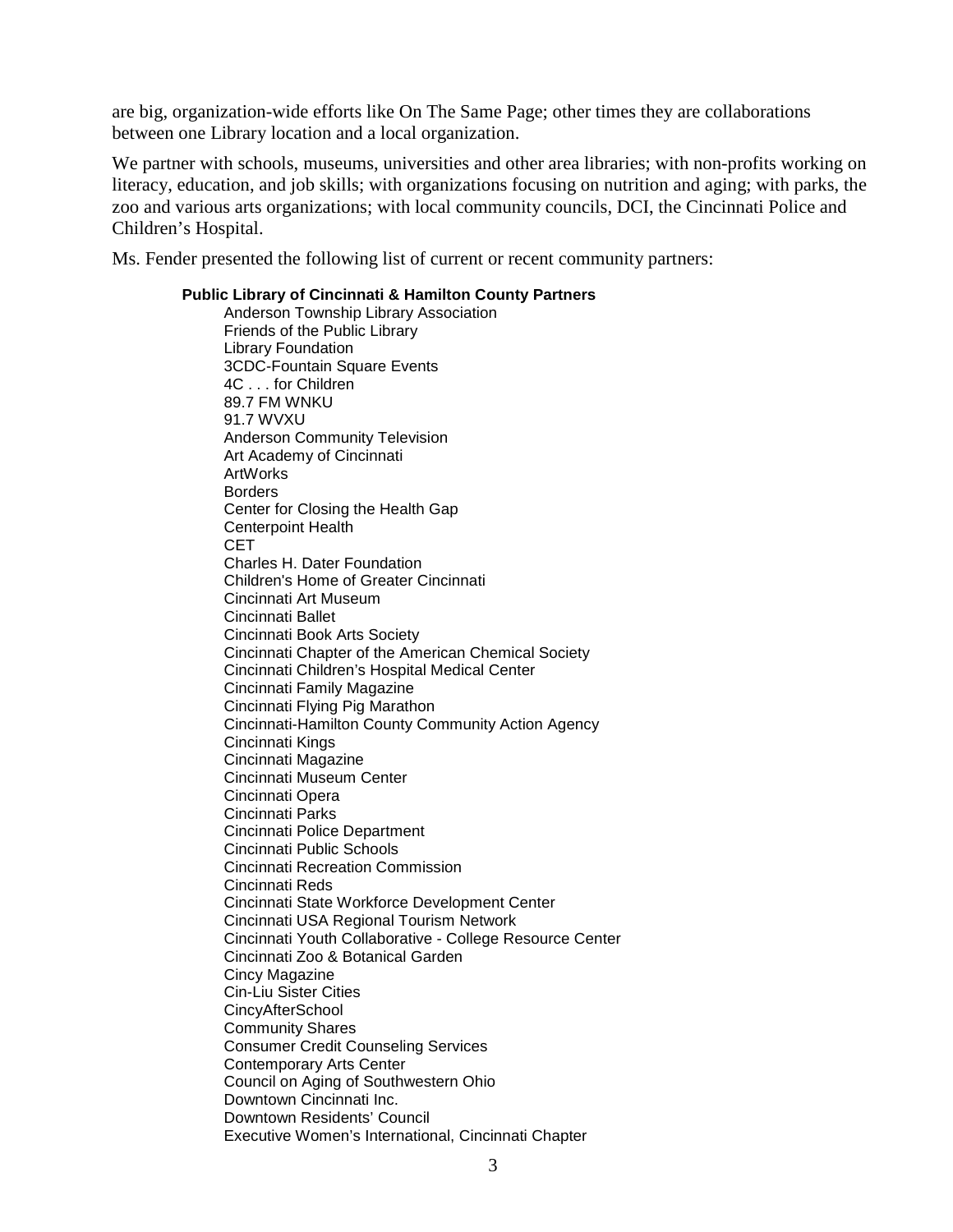Federated Garden Clubs of Cincinnati & Vicinity Financial Planning Association - Cincinnati Chapter Fine Arts Fund Flying Pig Marathon Game Day Communications Great Oaks Greater Cincinnati Behavioral Health Services Hamilton County Chapter of the Ohio Genealogical Society Hamilton County Department of Job and Family Services Hamilton County Parks Hamilton County Sheriff Hamilton County Soil and Water Conservation District Harriet Beecher Stowe House Humana Foundation IMAGO InkTank Inventors Council of Cincinnati Jacob Rader Marcus Center of the American Jewish Archives Joseph-Beth Booksellers Junior League of Greater Cincinnati Junior Woman's Club of Wyoming Foundation Library of Congress, Veterans History Project Literacy Network of Greater Cincinnati Madeira Historical Society Media Bridges Mental Health Arts Collaborative Miami-Jacobs Career College National Alliance on Mental Illness - Hamilton County National Underground Railroad Freedom Center Northern Kentucky University Norwood Community Television Norwood Police Nutrition Council of Greater Cincinnati Ohioana Library Association, State organization & Hamilton County Chapter Ohio Genealogical Society Ohio State University Extension Ohio Valley Forestry Fellowship OLLI (Osher Lifelong Learning Institute) Pleasant Ridge Community Council Library Committee PNC Bank Price Hill Will Queen City Metro Red Cross Return to Work Resource Center Santa Maria Community Services **SCORE** Spanish Journal **STRIVE** Success by Six **SuperJobs** SWON Libraries Taft Museum of Art Time Warner Cable United Way of Greater Cincinnati University of Cincinnati—Athletic Department, Student Affairs & Services, College of Pharmacy and College Conservatory of Music Urban League of Cincinnati Visionaries & Voices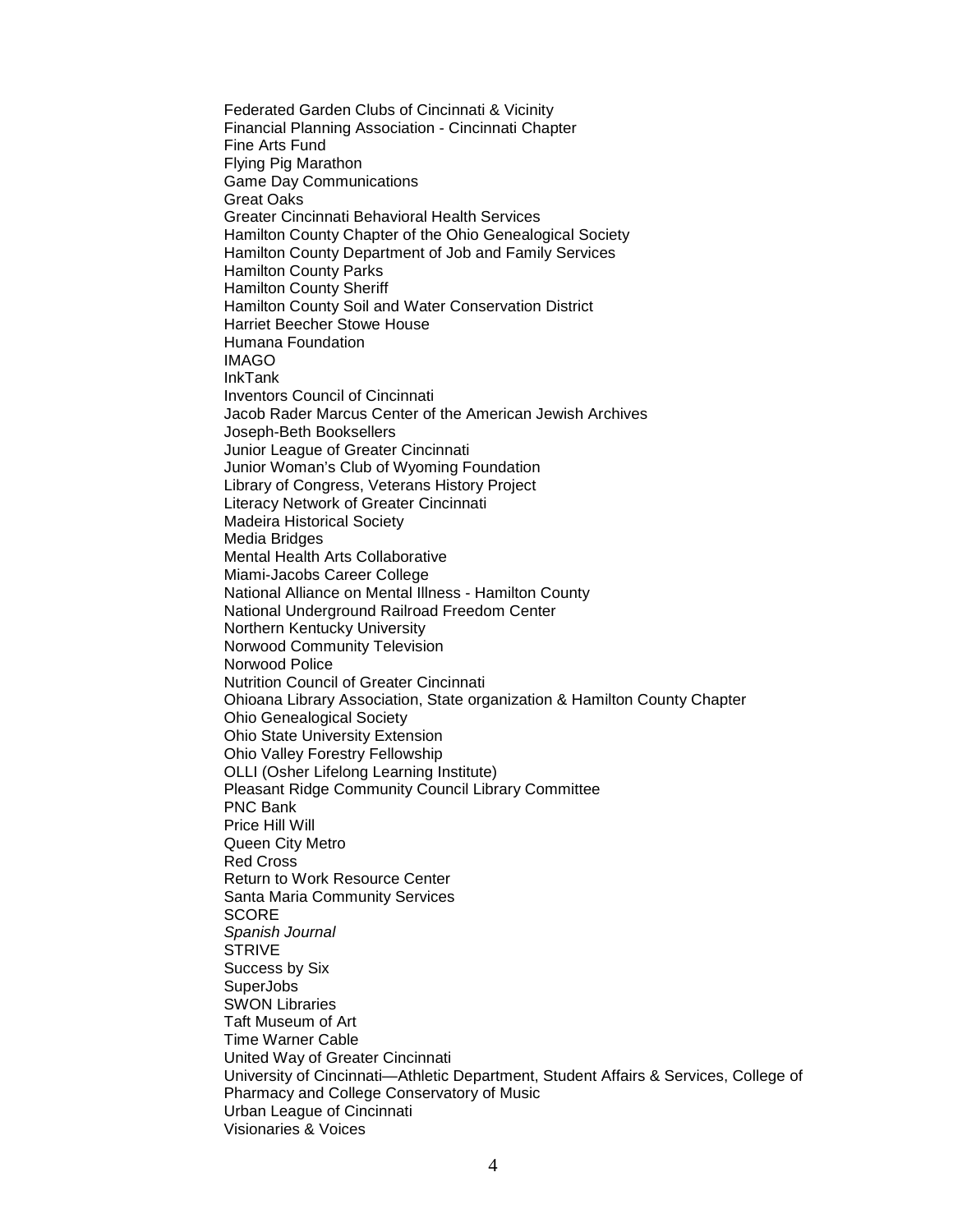Waycross Community Video Whole Foods (formerly Wild Oats) William Howard Taft National Historic Site WNKU Norse Media Xavier University YWCA

### **Area Libraries**

Boone County Public Library Campbell County Public Library Clermont Public Library Franklin-Springboro Public Library Kenton County Public Library Lane Public Library Lebanon Public Library Mary L. Cook Public Library (Waynesville) Mason Public Library Mercantile Library Middletown Public Library Salem Township Public Library University of Cincinnati Libraries

## Cost Savings/Additional Income Measures

Ms. Fender presented a report on cost savings measures the Library put into place as our funding dropped and demand for our services grew. These changes ranged from saving a few dollars a month on phone services to an annual \$1 million savings realized with the reorganization of the Main Library. A pending change to floating collections promises to reduce the volume and handling of shipped materials and the number of copies of titles purchased. Other changes already made include:

Converting the monthly program calendar to an online publication Discontinuing mailed overdue and hold notices Reworking contracts for services Negotiating steeper discounts for purchase of library materials Purchasing some electric service through a cooperative Eliminating 200 positions including an administrative director and management positions Reducing hours system wide by 10% Changing health insurance benefit plans Postponing or canceling capital projects Relocating central supply to Main Library Selectively discontinuing maintenance on library equipment

Ms. Fender submitted a more detailed list of the cost savings measures implemented in recent years. She reminded the Board that more than 80% of the Library's operating budget is for staff and collections, so substantial savings cannot be achieved without impacting these two areas.

She also identified the following actions that have resulted in additional income for the Library:

Doubling fines for overdue library materials Charging for interlibrary loan service Selling training programs Selling digitization services Selling conservation services Utilizing a collection agency to collect fines owed and pursue the return of overdue materials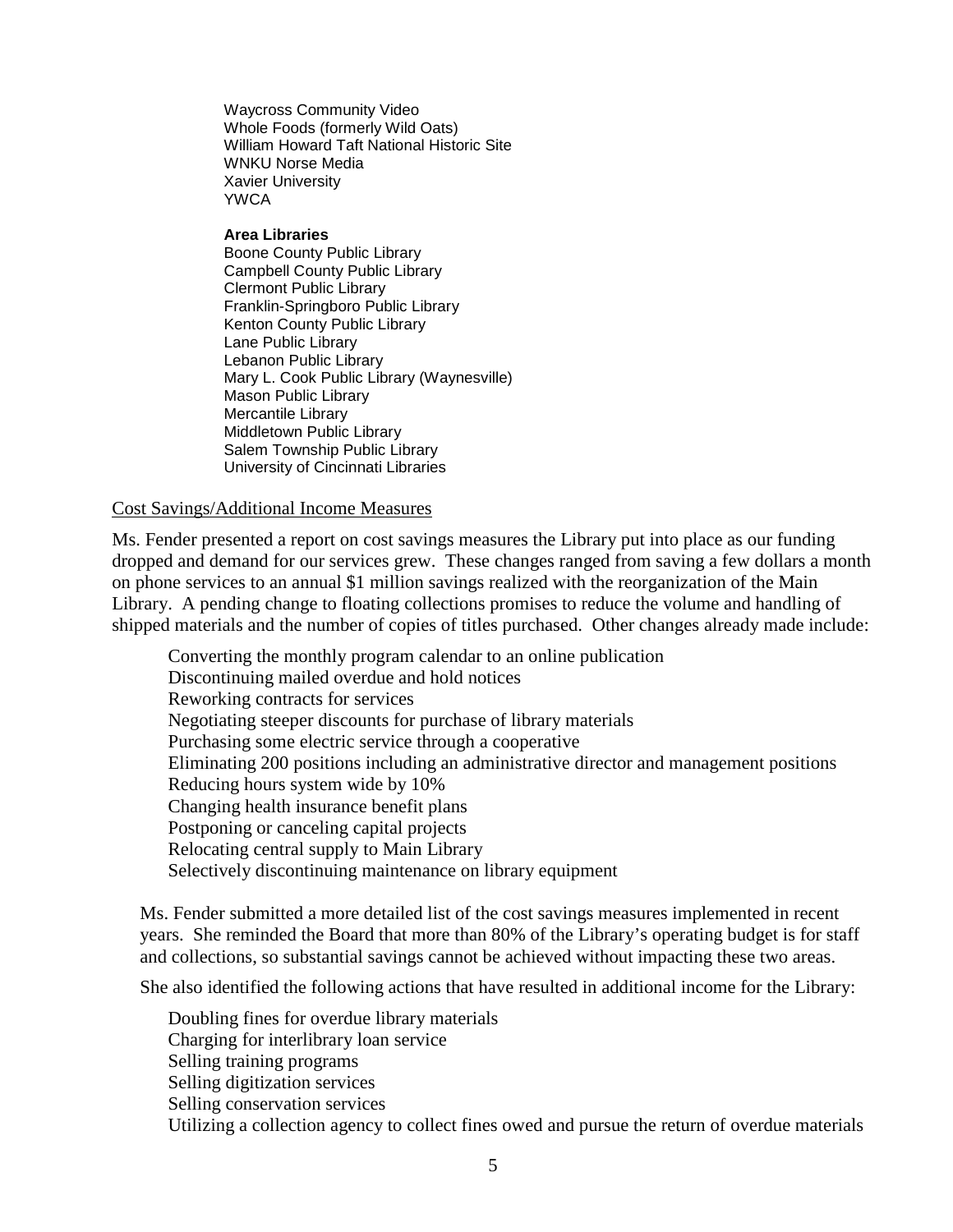Establishing a Foundation to raise funds for the Library Authorizing the sale of library properties no longer needed Leasing vacant properties

Mr. Sittenfeld asked Ms. Fender to identify any services lost to cost savings that she would recommend restoring.

Ms. Fender went on to report that:

Hamilton County Recorder Documents

• Library staff is discussing the digitization of the deeds, mortgages and other documents housed in the office of Wayne Coates, Hamilton County Recorder. Documents currently stored on microfilm need to be preserved in a more durable format and by converting to a digital format, they would be accessible online with much wider public access. To digitize microfilm, the Library must invest about \$60,000 in equipment. Although this equipment will expand our own in-house digitizing options, any contract with the Recorder's office would recoup this investment in the first year, while generating additional income.

Rotary Club of Cincinnati Archives

• she is discussing an agreement with the Rotary Club of Cincinnati to house its archives at the Library, where they can be organized, preserved and accessed. Founded in 1910, the Cincinnati Rotary is one of the oldest Rotary Clubs in America. Their early records contain information about local businesses and business leaders of great interest to local history researchers and would be a tremendous asset to our Genealogy and Local History Department's collections.

# Gift of Art Work to the Clifton Branch Library

local artist Tom Lohre wishes to present the Library with an original painting of Lemony Snicket, pseudonym for the author of the popular children's books *Series of Unfortunate Events.* The painting would be displayed at the Clifton Branch Library. She recommended that the Board accept this painting.

Mr. Moran moved that the Executive Director's Report be approved as submitted, including accepting the Lohre painting. Mr. Sittenfeld seconded.

Voting for the motion: Mrs. Gettler, Mr. Hendon, Mrs. Khoury, Mr. Moran, Mr. Sittenfeld, Mr. Wright and Mrs. LaMacchia … 7 ayes. The motion carried. **(67-2009)** 

# **LIBRARY SERVICES AND ADMINISTRATION COMMITTEE REPORTS**

# **LIBRARY SERVICES**

Mrs. Khoury introduced Christian Sheehy, manager of the TechCenter.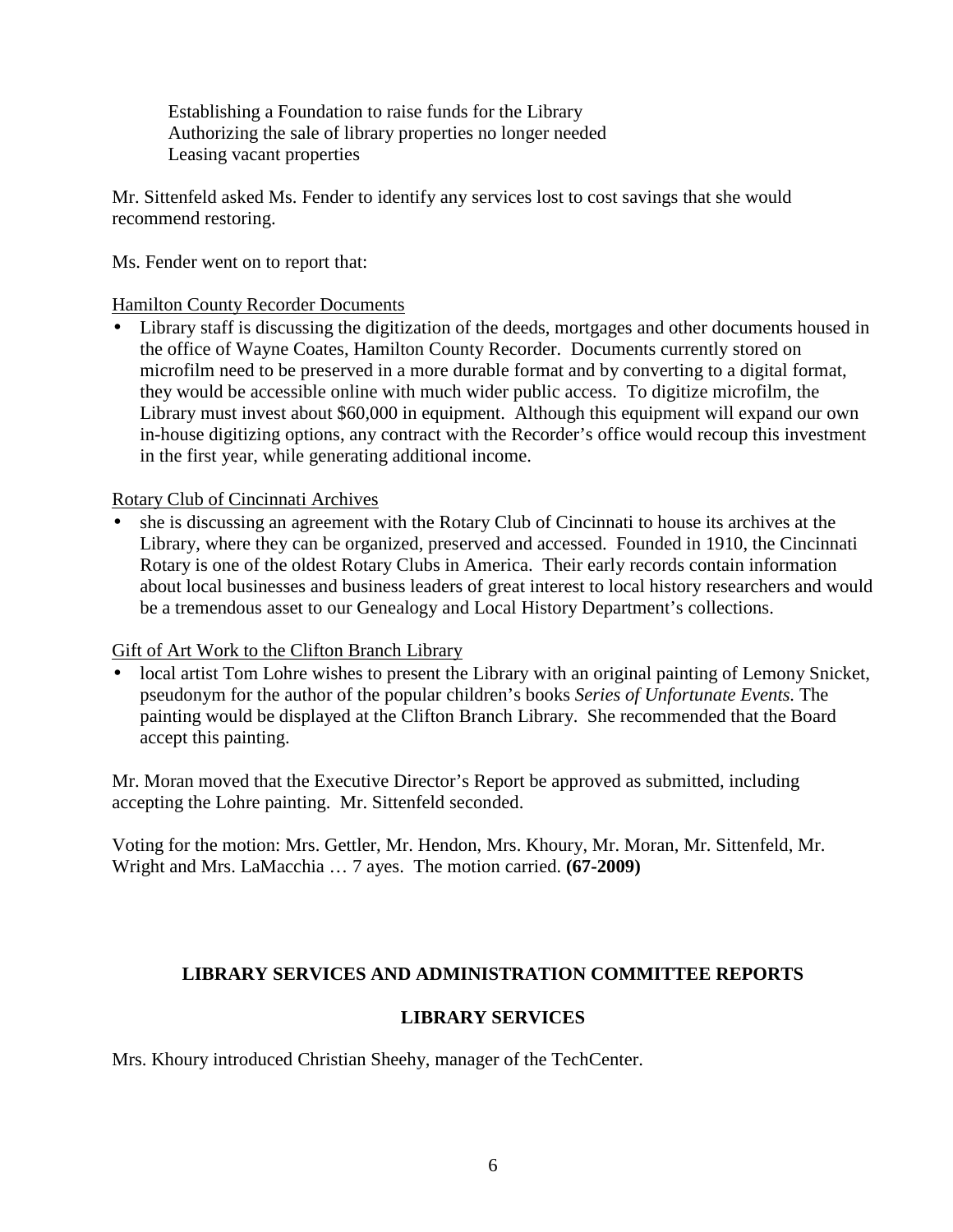# Technology in High Demand

Mr. Sheehy reported that in 2009 he and his staff have doubled the number of computer classes and workshops offered in the TechCenter. A new conceptual approach to computer instruction was adopted that helps train customers to be more effective computer users, not just users of a specific software application or operating system. Classes specific to older computer users were hosted, and open lab times were made available for those who need to write a resume or improve their typing skills. New workstations have been implemented to assist those with specialized tasks. Recently, a new program was implemented to help empower students to take ownership of their computer literacy and reward them for their hard work. The TechCenter is on track to satisfy 250,000 computer reservations in 2009 alone. As technology continues to play a more important part of the services offered by the Library, the TechCenter Team will continue to develop dynamic programs and resources to meet the needs of the community.

Mrs. Khoury reported that:

# Featured Book of the Month

• the Library instituted the Featured Book of the Month program in 2009. Each month, a book that appeals to a broad reading audience is selected and promoted at all locations. The program has proven to be very successful, with each title showing up on the monthly top ten adult titles list. The program will be expanded in 2010 to include a monthly title for children and teens.

## 2010 Author Series

• the following five authors will speak at the Library in 2010:

**Doug Fine (February 6, 2pm) -** Journalist, NPR Contributor and author of *Farewell My Subaru: An Epic Adventure in Local Living.*  **Rick Steves (March 27, 2pm) -** Author of over 30 travel guides and host of the PBS series, *Travels in Europe with Rick Steves*  **Catherine Hardwicke (June 12, 2pm) -** Director of *Twiligh*t and author of *Twilight Director's Notebook: the story of how we made the movie.*  **Melissa Anelli (July 31, 2pm) -** Author of *Harry, A History: the true story of a boy wizard, his fans, and life inside the Harry Potter phenomenon* 

**Gregory Maguire (September 21, 7pm) -** Author of numerous books for children and adults including*, Wicked: The Life and Times of the Wicked Witch of the West, Confessions of an Ugly Stepsister* and *A Lion Among Men.* 

# Google Analytics for Web Tracking

• beginning in January, the Library will utilize Google Analytics, a web statistics tracking program which has become the program of choice among businesses and non-profits due to its low cost (it's free), ease of use, and its well-developed system of training and technical support. Our current manual process for collecting web statistics is time consuming and provides limited data. Analytics will free up staff hours and provide the ability to track our site activity in much greater detail. Because Google's tracking process is so different from our current process, month-tomonth comparison statistics will be excluded from regular monthly reporting until the second full year of tracking begins in 2011.

Mr. Edwards reported that: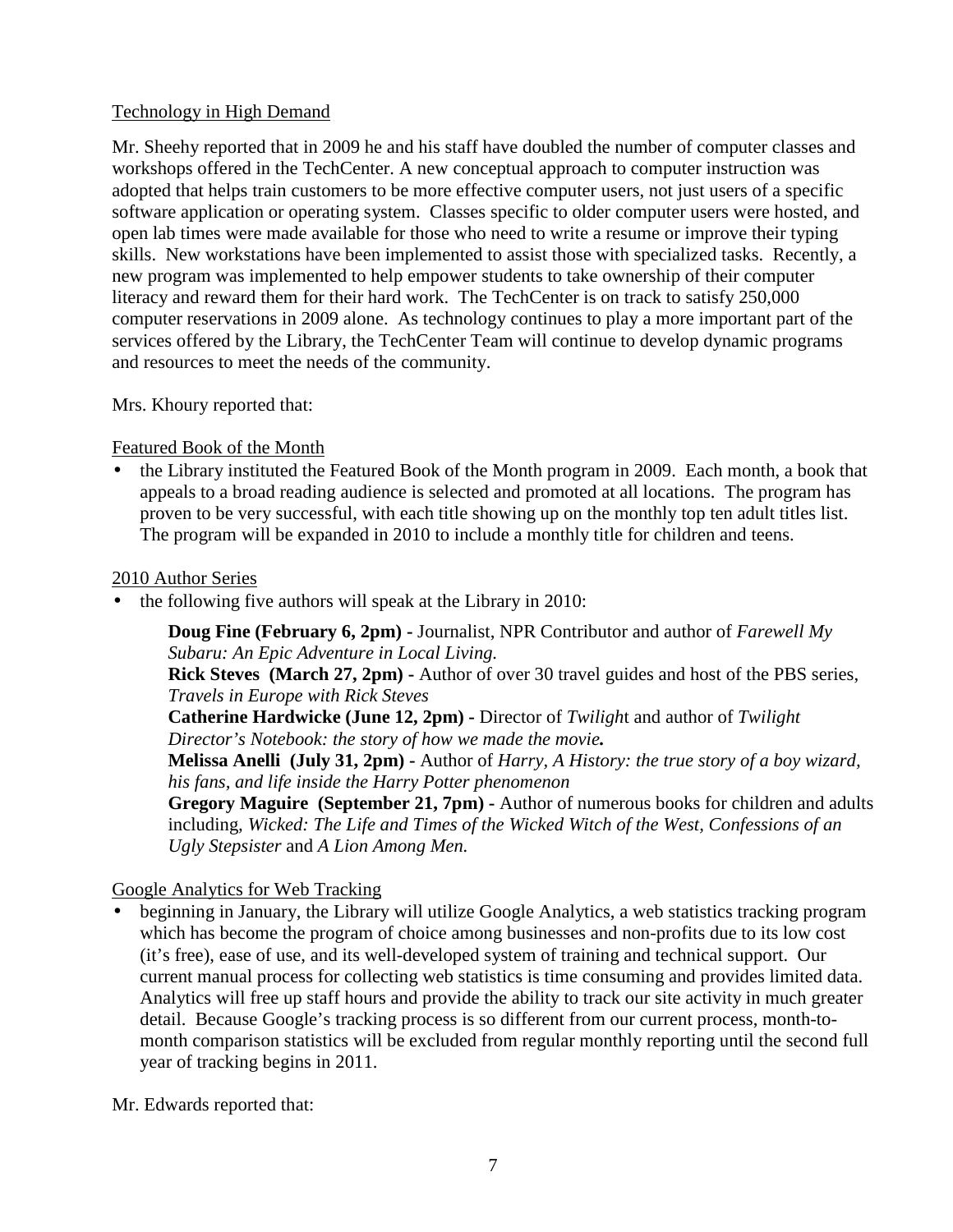# Programs and Exhibits of Note

- *Holiday Programs* Holiday programs will be held at various Library locations, including jazz musician Michael Goecke, the Cincinnati Kinderballet's production of "The Tailor of Gloucester" and Dazzle Days at the Tower Place Mall.
- *UC Bearcats in the Community* The Library has partnered with University of Cincinnati Athletics for a series of programs designed to encourage children to read and stay in school.
- *Atrium Exhibit –* The exhibit, *The Wartime Escape: Margret and H.A. Rey's Journey from France*, which tells the story of the journey of the creators of Curious George, will be on display from January 4 – March 10 in the Main Library Atrium.

In response to his question, Mr. Sittenfeld was told that author Louise Borden was not scheduled to speak in conjunction with the Rey exhibit.

Library Usage

- November usage was up 1.4%, year-to-date usage up 5.4%. , which translates into 777,114 more items circulating than this time last year. Of that total increase, 762,966 were from print circulation. Print usage in November increased 7.4% over the same month last year.
- the top circulating items and statistical reports for the month of November 2009 were submitted.

# **ADMINISTRATION**

## Motion to Stay Contract Negotiations

Mrs. Khoury reported that SERB granted the Library's Motion to Stay Negotiations until resolution of the pending Decertification Petition. Robert S Brown has informed the Union Representative that they could discuss a provisional negotiating schedule if decertification fails.

Mr. Sittenfeld asked what has been learned in the past year about our services and our resources. What is worthy of further investment? What is changing? He suggested a strategic review.

Ms. Fender reminded him that last month the Board approved developing a new Strategic Plan in 2010.

Mrs. Khoury reported that the Library Services and Administration Committee met on December 2. Committee Chair Tara Khoury, committee members William Moran and Robert Hendon and staff members Kimber Fender and Greg Edwards were in attendance. The Committee recommended the Board take the following action:

## Indiana Library Card Fee

• discontinue the reciprocal agreement with the Lawrenceburg and Aurora public libraries in Dearborn County Indiana and begin charging Dearborn County residents the \$25 fee for a Library card, effective January 1, 2010. This change revises the Library Card and Circulation Policy as follows: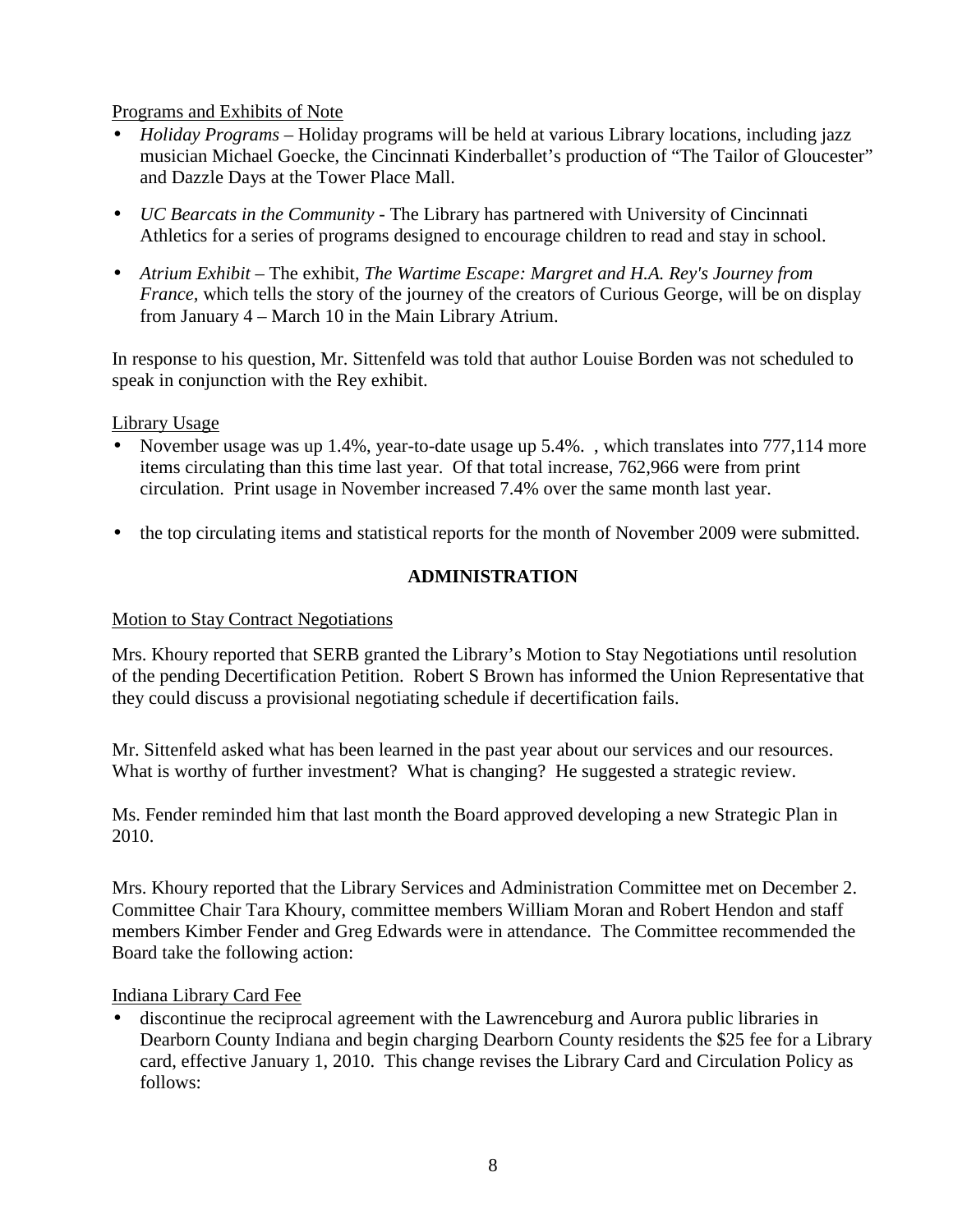### **LIBRARY CARD AND CIRCULATION POLICY**

The Library Card and Circulation Policy governs all aspects of library cards, their use, and the circulation of materials.

### **LIBRARY CARDS**

Library Cards from the Public Library of Cincinnati and Hamilton County provide access to a wide variety of information and services at the Library. Library Cards remain the property of the Library and usage may be suspended if Library policies or rules of conduct are violated.

Library Cards are free to applicants of any age who meet any of the following criteria:

- Are a resident of the State of Ohio
- Are associated with a member of an Ohio regional library system as a cardholder from a member library
- Are a staff member of the Public Library of Cincinnati and Hamilton County
- Are a temporary/transitional resident of Hamilton County

Individuals who do not meet the criteria outlined above may purchase a Library Card at the price established in the Library's Table of Fines and Fees.

A Library Card will have one of the following status types:

- Unlimited: access to all circulating materials
- Educator: access to all circulating materials except videocassettes and DVDs, for customers who live or work in the State of Ohio who use library materials in an educational setting and whose personal use cards do not exceed established fine limits.
- Outpatron: access to all circulating materials for customers of the Library's Outreach Services Department
- Honorary: access to all circulating materials for honored members of the community and Library retirees
- Non-Resident Unlimited: access to all circulating materials for customers who purchase a library card
- Limited Juvenile: access limited to Juvenile catalogued material, for customers under the age of 18, at the request of a parent or legal guardian
- Limited No Video: access limited to any Juvenile, Teen, and Adult catalogued material except videocassettes and DVDs, for customers under the age of 18, at the request of a parent or legal guardian
- Non-Resident Limited Juvenile: access limited to Juvenile catalogued material, for customers under the age of 18 who purchase a Library Card, at the request of a parent or legal guardian
- Non-Resident Limited No Video: access limited to any Juvenile, Teen, and Adult catalogued material except videocassettes and DVDs, for customers under the age of 18 who purchase a Library Card, at the request of a parent or legal guardian
- Visitor: access limited to print materials for temporary/transitional customers
- Visitor Juvenile Limited: access limited to Juvenile catalogued material for temporary/transitional customers under the age of 18, at the request of a parent or legal guardian

The Library is unable to restrict access to digital content according to the limitations as outlined above. The various status types do not apply to circulating content delivered digitally.

### *Applying for Cards*

Customers may apply for a library card:

- In person
- Online (Hamilton County residents only)
- By mail (customers with disabilities who are unable to visit the Library or customers who receive service from Outreach Services only)

Individuals who apply in person will receive a card which can be used immediately to access all Library services. Individuals who apply online will receive their card in the mail; until identity and address information are verified in person and a signed application is processed, access is limited to use of online databases.

A parent or legal guardian may fill out the application for an applicant under the age of 18.

Applicants under the age of 18 will be required to complete a new library card application upon turning 18.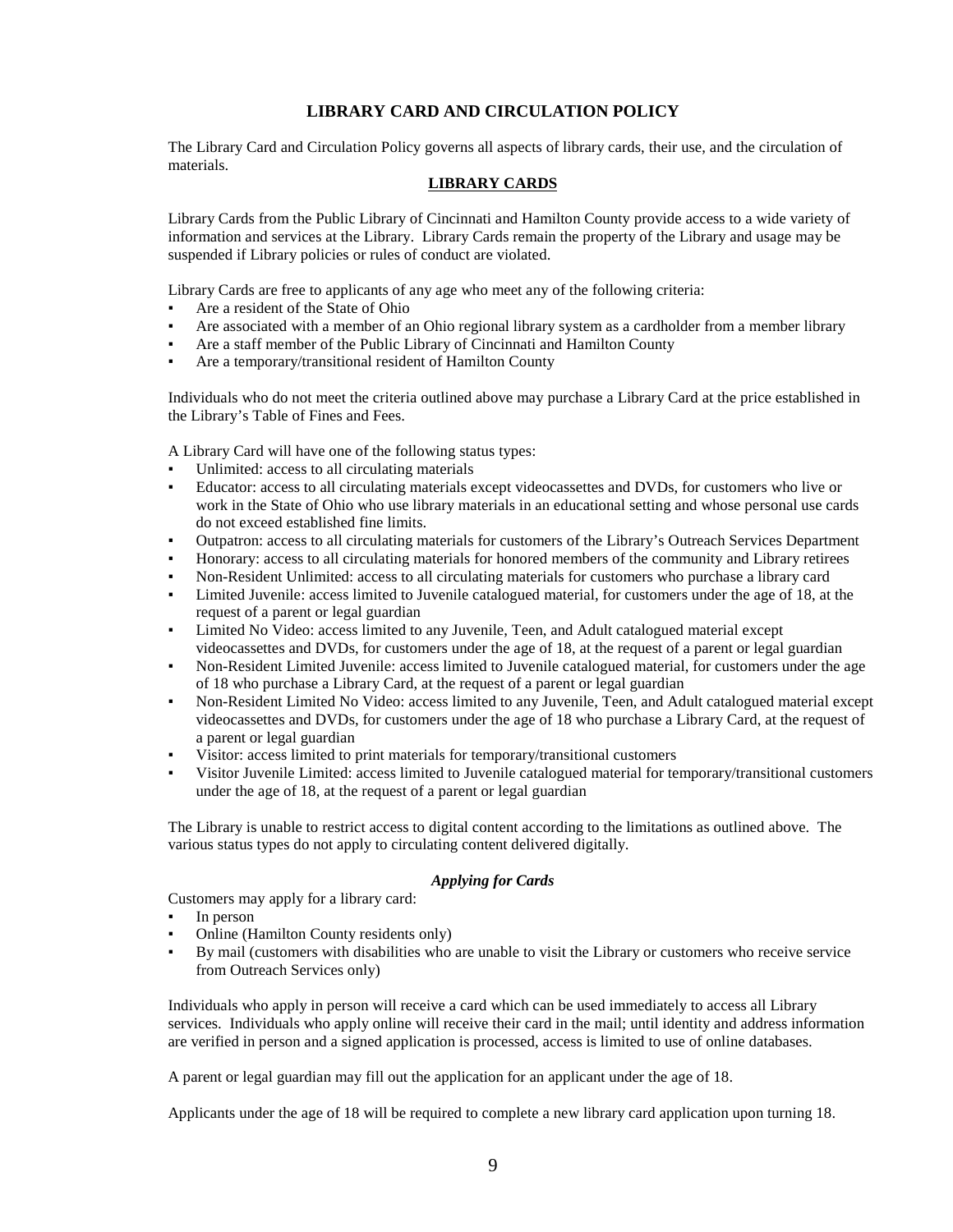Applicants must provide the following information:

- 1. Identity, verified by ID with photograph and name (applicants 18 and over). For applicants under the age of 18, identity verification is required from a parent or legal guardian signing the application. Identity verification is not required for approved school visits or Outreach Services applicants.
- 2. Home address and verification. For applicants under the age of 18, home address verification is required from parent or legal guardian signing the application. Home address verification is not required for approved school visits or Outreach Services applicants.

A home street address must be used on the application; a post office box may be used as an alternate mailing address in addition to the home street address.

- 3. Date of birth
- 4. Signature (a parent or legal guardian must also sign for an applicant under the age of 18)

Applicants must verify the following when appropriate:

If associated with the Ohio regional library system a cardholder from a member library:

• a library card from the member library

If affiliated with the Ohio regional library system in other approved capacity:

proof of Ohio regional library system affiliation

If applying for a card with Educator Status:

- verification of employment through:
	- paycheck stub
	- organization ID
	- letter signed by school/organization head on school/organization letterhead

If home schooling and applying for a card with Educator Status:

a home schooling certificate

### *Renewing Library Cards*

Library cards must be renewed according to card status as follows. All fines and fees associated with the card must be under the unpaid limit as established in the Library's Table of Tines & Fees.

- Unlimited: valid for three years; identity and home address must be verified for renewal
- Educator: valid for one school year; identity, home address, and employment as an educator must be verified for renewal
- Outpatron: valid for one year
- Honorary: annual renewal is not required
- Non-Resident Unlimited: valid for one year; identity and home address must be verified for renewal
- Limited Juvenile: valid for three years
- Limited No Video: valid for three years
- Non-Resident Limited Juvenile: valid for one year
- Non-Resident Limited No Video: valid for one year
- Visitor: valid for three weeks (may be renewed for additional three week periods indefinitely); identity and home address must be verified for renewal
- Visitor Juvenile Limited: valid for three weeks (may be renewed for additional three week periods indefinitely)

### *Cardholder Responsibilities*

Library cardholders are responsible for all activities surrounding the use of their cards, including: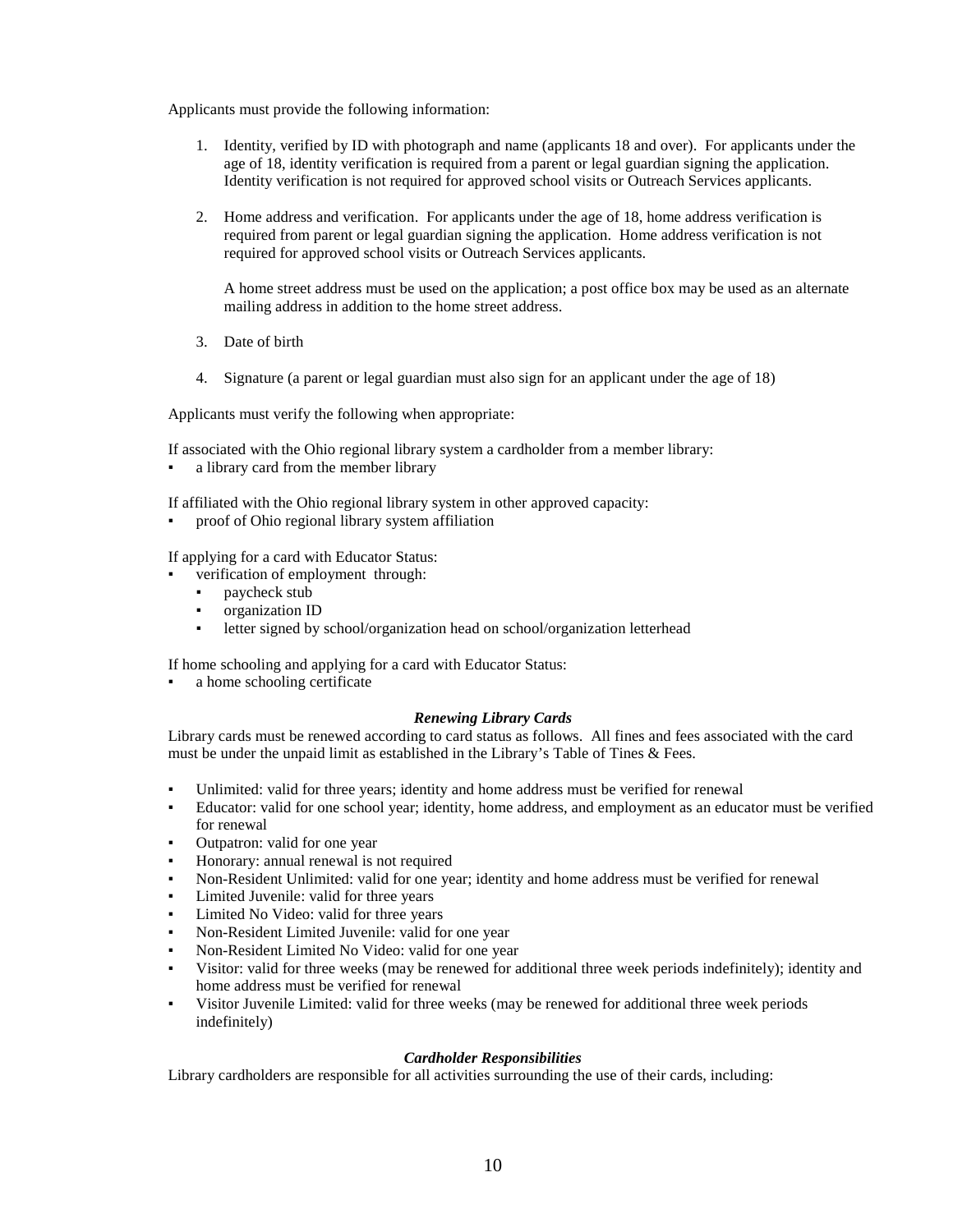- Materials checked out on library cards, including those checked out up to the point a card is reported lost or stolen. Parents/legal guardians are responsible for guiding the selection of materials by their children under the age of 18 and assume responsibility for use of cards for children under the age of 18.
- Payment of fines and fees. Borrowing privileges, including the ability to renew items on loan and to place holds, are stopped when fines and fees reach the unpaid limit established in the Table of Fines & Fees. Parents or legal guardians assume responsibility for fines and fees that accumulate on the cards of children under the age of 18.

#### *Retention and Confidentiality of Customer Information*

Library card information and customer circulation records are considered confidential as outlined in the Library's *Confidentiality of Library Patron Record Information* and *Records Retention* Policies.

Customers may check out materials and/or renew materials without presenting their card, but must first provide proof of identity.

Customers may pick up hold materials for family members or other users as authorized in the circulation system.

#### **CIRCULATION**

#### *Loan Periods*

All print materials, audiocassettes, compact discs, playaways, CD-ROMs, LP discs, and slides circulate for 21 days and are renewable 5 times.

New Release Feature DVDs circulate for 4 days. All other Feature and Non Feature videocassettes and DVDs circulate for 7 days.

Videocassettes and DVDs may be renewed once.

Loan periods and renewal limits for digital material are determined by the provider.

Loan periods may be adjusted to meet special circumstances.

Materials may be renewed in person at any library location, by phone, or online.

An item may not be renewed if:

- It is on hold for another person
- It has reached the renewal limit

#### *Fines*

Library Cards with Unlimited, Honorary, Non-Resident Unlimited, Limited Juvenile, Limited No Video, Non-Resident Limited Juvenile, Non-Resident No Video, Visitor, or Visitor Juvenile Limited status: fines are charged if materials are returned or renewed late, at rates established in the Table of Fines & Fees. Overdue notices may be provided as a courtesy. Fines are charged for each item, for each day beyond the due date, including days the library is closed, and begin accumulating on the first day an item is overdue. Fines per item accumulate to a maximum as established in the Table of Fines & Fees*.* Borrowing privileges, including the ability to renew items on loan and to place holds, are stopped when fines reach the unpaid fine limit established in the Table of Fines & Fees.

Library Cards with Educator status: fines are not charged if materials are returned or renewed late, except for videocassettes and DVDs. Continued failure to return materials borrowed on a Library Card with Educator status will result in suspension of the card.

Library Cards with Outpatron status: fines are not charged if materials are returned or renewed late. Continued failure to return materials borrowed on a Library Card with Outpatron status will result in suspension of the card.

#### *Materials Recovery*

Accounts of customers with overdue materials may be referred to a materials recovery service. A late fee, established in the Table of Fines & Fees, is applied to any account turned over to a collection agency for recovery.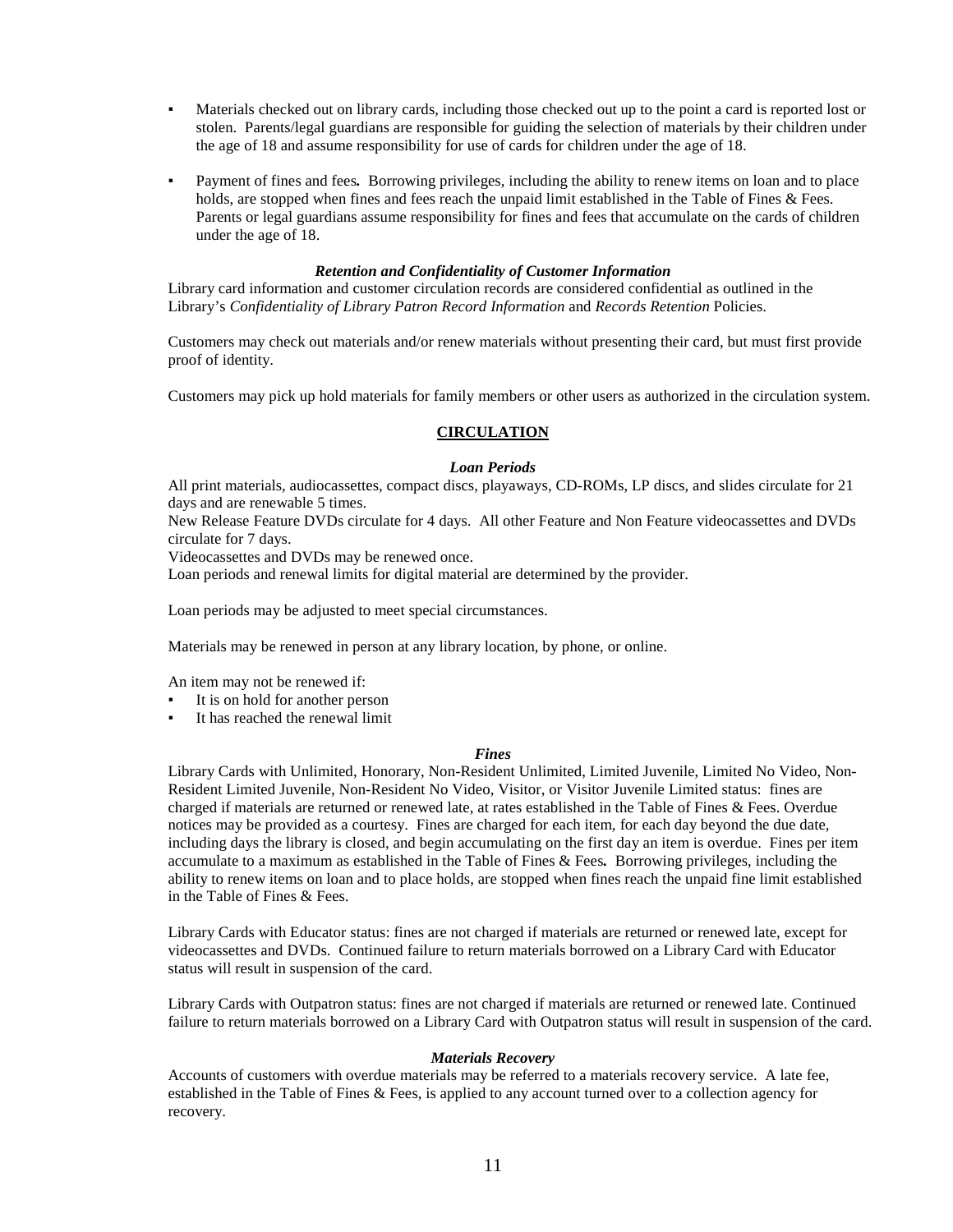### *Circulation Limits*

Limits are placed on the number of certain types of materials that can be charged to a single library card, including materials obtained through interlibrary loan. These include:

| <b>Compact Discs</b>          |           |
|-------------------------------|-----------|
| Adult music                   | 10 titles |
| Adult audiobook               | 10 titles |
| Juvenile music                | 10 titles |
| Juvenile audiobook            | 10 titles |
| Playaways                     | 10 titles |
| New Release Feature Film DVDs | 10 titles |
| All other videocassettes/DVDs | 10 titles |
| E-books                       | 10 titles |
| Downloadable audiobooks       | 10 titles |

Limits may also be set for seasonal or special demand materials.

Cards with Educator Status are limited to the following:

- 150 items at any one time
- Limits may also be set for seasonal or special demand materials.

### *Lost or Damaged Materials*

Borrowers are responsible for returning materials in good condition. A charge may be assessed *for lost* or damaged materials, at rates established in the Library's Table of Fines & Fees, up to the cost of the item if *lost or* damaged beyond repair. Customers may provide a replacement copy in lieu of payment for lost items with the approval of Library staff. Failure to pay for lost or damaged items will result in restricted borrowing privileges.

#### *Placing Holds on Materials*

Cardholders may place holds on most types of materials. The maximum number of items a person can place on hold is 25.

The following materials may not be placed on hold:

- Reference materials
- New Release Feature film DVDs

#### *Interlibrary Loan*

Items that are not available in our collection may be requested through interlibrary loan; those items are subject to circulation restrictions established by the owning library.

The following materials may not be obtained through interlibrary loan:

- Items owned by the Library
- Bound or unbound magazines
- **Software**
- Feature film videocassettes and DVDs
- E-books
- Downloadable audiobooks

#### *Using Electronic Resources*

A library card may be required to access selected electronic resources from locations outside the Library and to access the Internet at Library locations. A library card may still be used to access electronic resources if circulation privileges have been stopped due to fines and fees exceeding the established limit.

### 2010 Salary Schedule

• continue the 2009 salary schedule for non-bargaining unit staff as the 2010 salary schedule, with no increase. Further, reconsider the 2010 salary schedule in April, taking into account State funding levels, cash flow from the local levy and any changes to the Consumer Price Index (currently a negative number).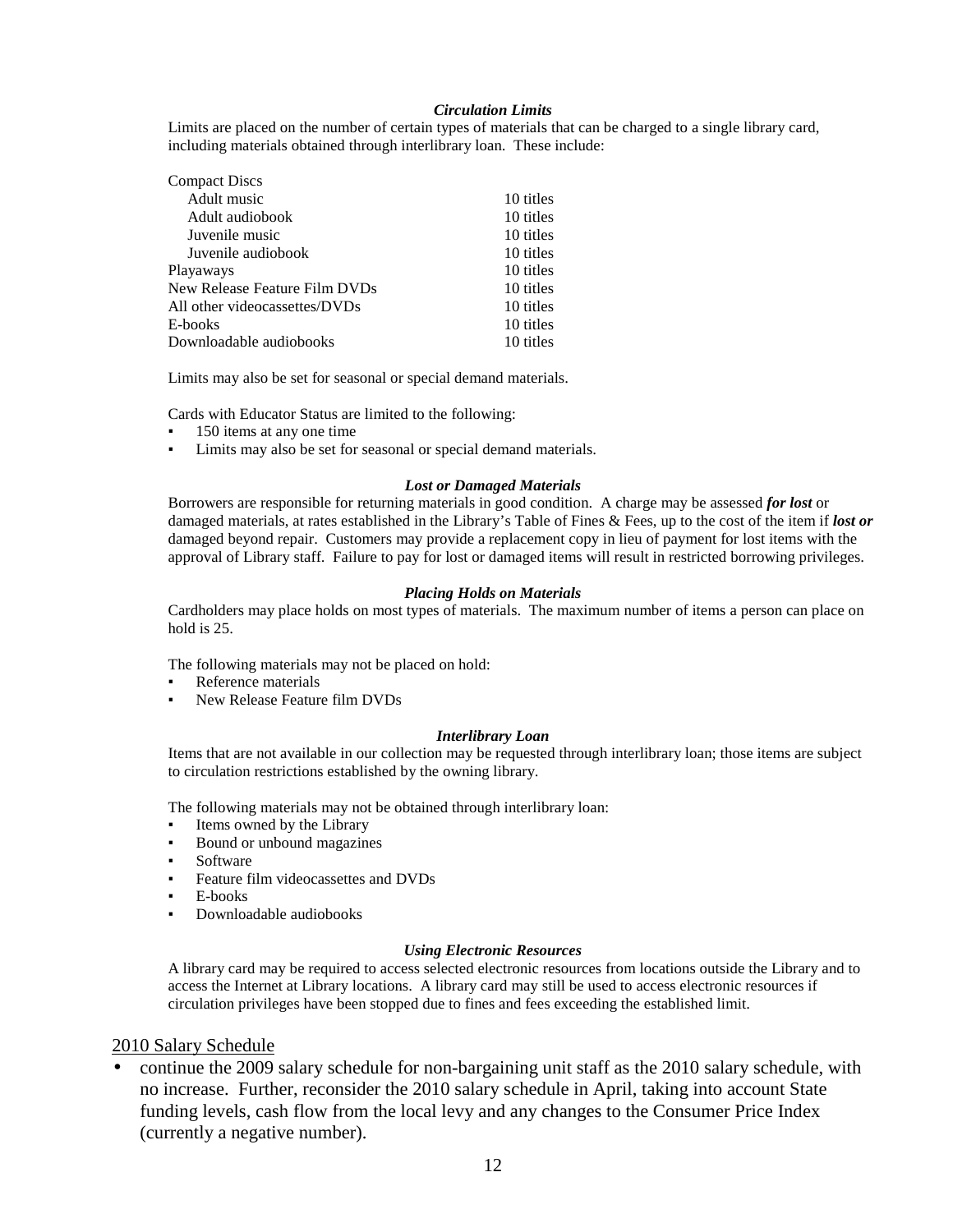Table of Fines and Fees

• remove items for which the Library is a re-seller (copies, debit cards, shopping bags, flash drives, ear buds, returned check fee, passport fee) from the Table of Fines and Fees, effective January 1, 2010, revising the Table as follows:

### **Table of Fines and Fees**

### **Borrowing privileges are stopped when unpaid fines & fees reach \$10.00.**

### **FINES ON OVERDUE MATERIALS**

|                                                                                                 | Per day, per title |
|-------------------------------------------------------------------------------------------------|--------------------|
| <b>Juvenile</b> print material, compact disc, audiocassette, playaway, LP disc, audiovisual set |                    |
| <b>Teen</b> print material and audiobooks on compact disc, playaway                             | 5¢                 |
| Adult print material, compact disc, audiocassette, playaway, LP disc, audiovisual set,          | 20¢                |
| CD-ROM, multi-media kit, special loan, slide, slide set                                         |                    |
| Videocassette, DVD                                                                              | \$2.00             |

Fines accumulate to \$10 maximum per title for videocassette, DVDs and adult materials & \$5 per title for all teen and juvenile materials

### **FEES FOR LOST OR DAMAGED MATERIALS**

| <b>Total Loss or Damage</b>           | replacement<br>cost |
|---------------------------------------|---------------------|
| Process a Lost and Paid Reimbursement | 0.00                |
|                                       |                     |

### **Partial Loss or Damage**

| Book bindery charge                                                                 | \$10.00 |
|-------------------------------------------------------------------------------------|---------|
| Item from multi-volume set                                                          | \$10.00 |
| Audiovisual Container: compact disc or CD-ROM jewel box, audiocassette container or | \$1.00  |
| hand up bag, videocassette or DVD container, playaway container                     |         |

### **REFERRAL FEE**

|--|

### **LIBRARY CARD FEE**

Non-resident card; valid for one year \$25.00

### **PUBLIC RECORD REQUEST FEES**

| D,<br>page<br><b>LVL</b>                   |      |
|--------------------------------------------|------|
| $\mathbf{N}$<br>ormat<br>™-pape.<br>11 U.I | cost |

### **INTERLIBRARY LOAN FEES**

### **PLCH as Loaning Library**

| Materials loaned in-state and to SWON libraries | no charge                                    |
|-------------------------------------------------|----------------------------------------------|
| Materials loaned out-of-state                   | \$5.00 unless waived by reciprocal agreement |
| Lost or damaged PLCH materials                  | replacement $cost + $25$ processing fee      |
| Copying/faxing, per page                        | 25¢                                          |

### **PLCH as Borrowing Library**

| Materials borrowed from other libraries        | \$5.00                             |
|------------------------------------------------|------------------------------------|
| Lost or damaged materials from other libraries | charge assessed by lending library |
| Copying/faxing, per page                       | charge assessed by lending library |

### Personnel Changes

• approve the following personnel changes effective through November 28, 2009: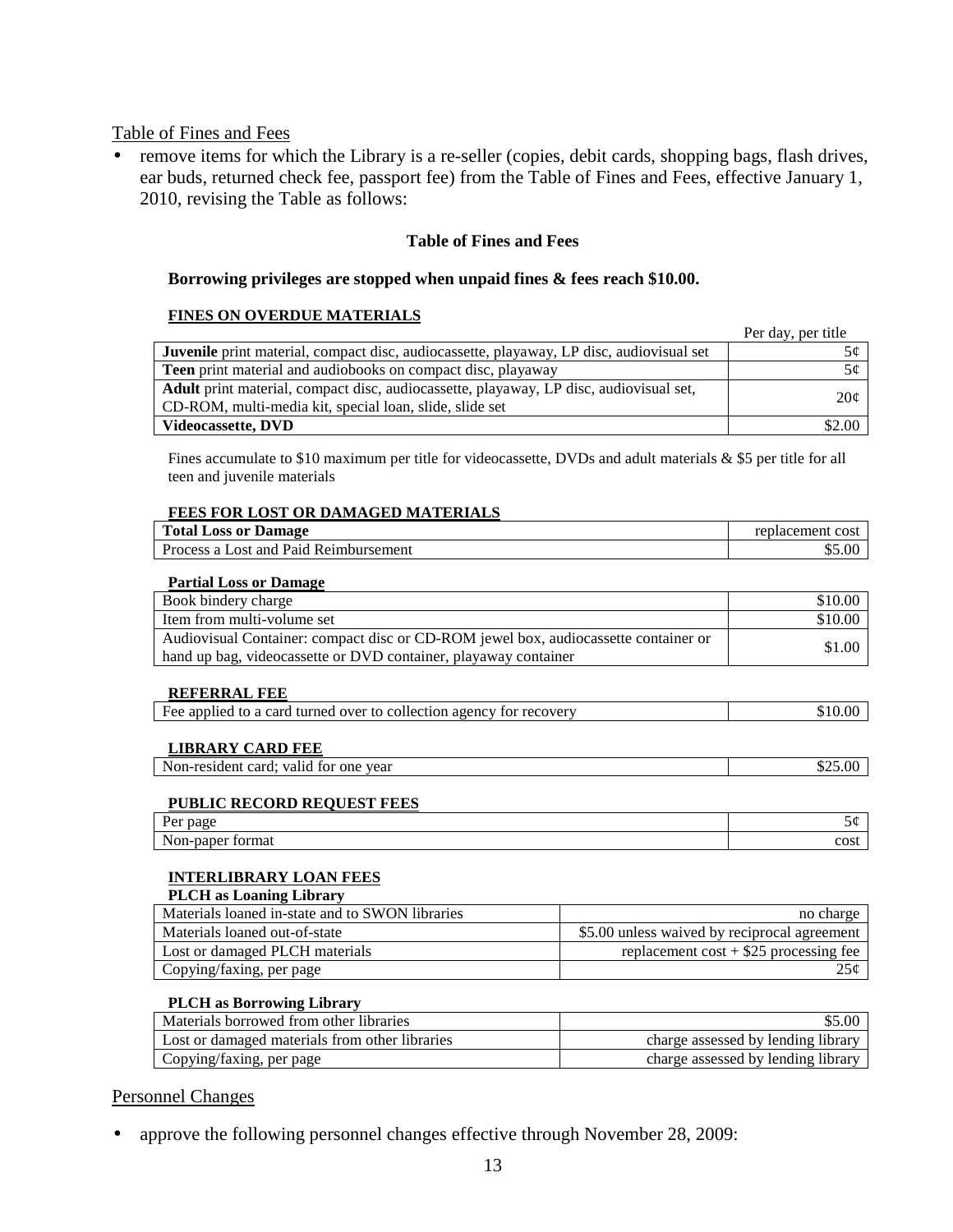| <b>ACTION</b>    | <b>AGENCY</b>                     | <b>POSITION TITLE</b>  | <b>FTE</b> | <b>EMPLOYEE NAME</b>        | <b>EFFECTIVE</b><br><b>DATE</b> |
|------------------|-----------------------------------|------------------------|------------|-----------------------------|---------------------------------|
| <b>Promotion</b> | <b>Circulation Services</b>       | LSA I                  | 0.50       | McFadden, Joseph M.         | 11/15/09                        |
| <b>Promotion</b> | Groesbeck                         | LSA I                  | 0.50       | Zust, Christopher B.        | 11/15/09                        |
| Appointment      | <b>Materials Retrieval</b>        | Page                   | 0.50       | Banatwala, Maya L.          | 11/15/09                        |
| Appointment      | Mt. Healthy                       | LSA I                  | 0.50       | Edmonson Rogers, Velinda A. | 11/15/09                        |
| Appointment      | Groesbeck                         | LSA I                  | 0.50       | Harkness, Amy E.            | 11/15/09                        |
| Appointment      | Symmes Township                   | <b>Student Shelver</b> | 0.30       | Linnevers, Kevin A.         | 11/15/09                        |
| Appointment      | Sharonville                       | <b>Student Shelver</b> | 0.30       | Petko-Bunney, Hannah M.     | 11/01/09                        |
| Appointment      | Madisonville                      | LSA I                  | 0.50       | Poon, Jennifer S.           | 11/15/09                        |
| Appointment      | Madeira                           | LSA I                  | 0.50       | Snyder, Heather S.          | 11/15/09                        |
| Appointment      | Corryville                        | LSA I                  | 0.50       | Sokoloski, Sarah R.         | 11/15/09                        |
| Appointment      | TechCenter                        | LSA II                 | 0.50       | Tyree, Brian C.             | 11/15/09                        |
| Appointment      | <b>Children's Learning Center</b> | LSA II                 | 0.50       | Tyree, Vanessa A.           | 11/15/09                        |
| Departure        | Information & Reference           | Shelver                | 1.00       | Austin III, George J.       | 11/23/09                        |
| Departure        | Madeira                           | <b>Student Shelver</b> | 0.30       | Barrett, Claire E.          | 11/27/09                        |
| Departure        | <b>Materials Retrieval</b>        | Page                   | 1.00       | Hensler, Terry L.           | 11/13/09                        |

Mrs. Khoury moved that the Board approve the Library Services and Administration Committee reports as submitted. Mr. Wright seconded.

Voting for the motion: Mrs. Gettler, Mr. Hendon, Mrs. Khoury, Mr. Moran, Mr. Sittenfeld, Mr. Wright and Mrs. LaMacchia … 7 ayes. The motion carried. **(68-2009)** 

# **FISCAL OFFICER'S REPORT**

Ms. Schoettker reported that:

Public Library Fund

• the December PLF distribution was not yet announced.

## Monthly Financial Report

• the financial report was submitted for the period ending November 30, 2009.

## Investment Report

• the investment report was submitted for the month ending November 30, 2009.

Mr. Moran requested that the Board be notified of the December PLF distribution as soon as it becomes available.

Mr. Hendon moved that the Board approve the Fiscal Officer's Report including the financial and investment reports as submitted. Mr. Sittenfeld seconded.

Voting for the motion: Mrs. Gettler, Mr. Hendon, Mrs. Khoury, Mr. Moran (except pass on investment report), Mr. Sittenfeld, Mr. Wright and Mrs. LaMacchia … 7 ayes. The motion carried. **(69-2009)**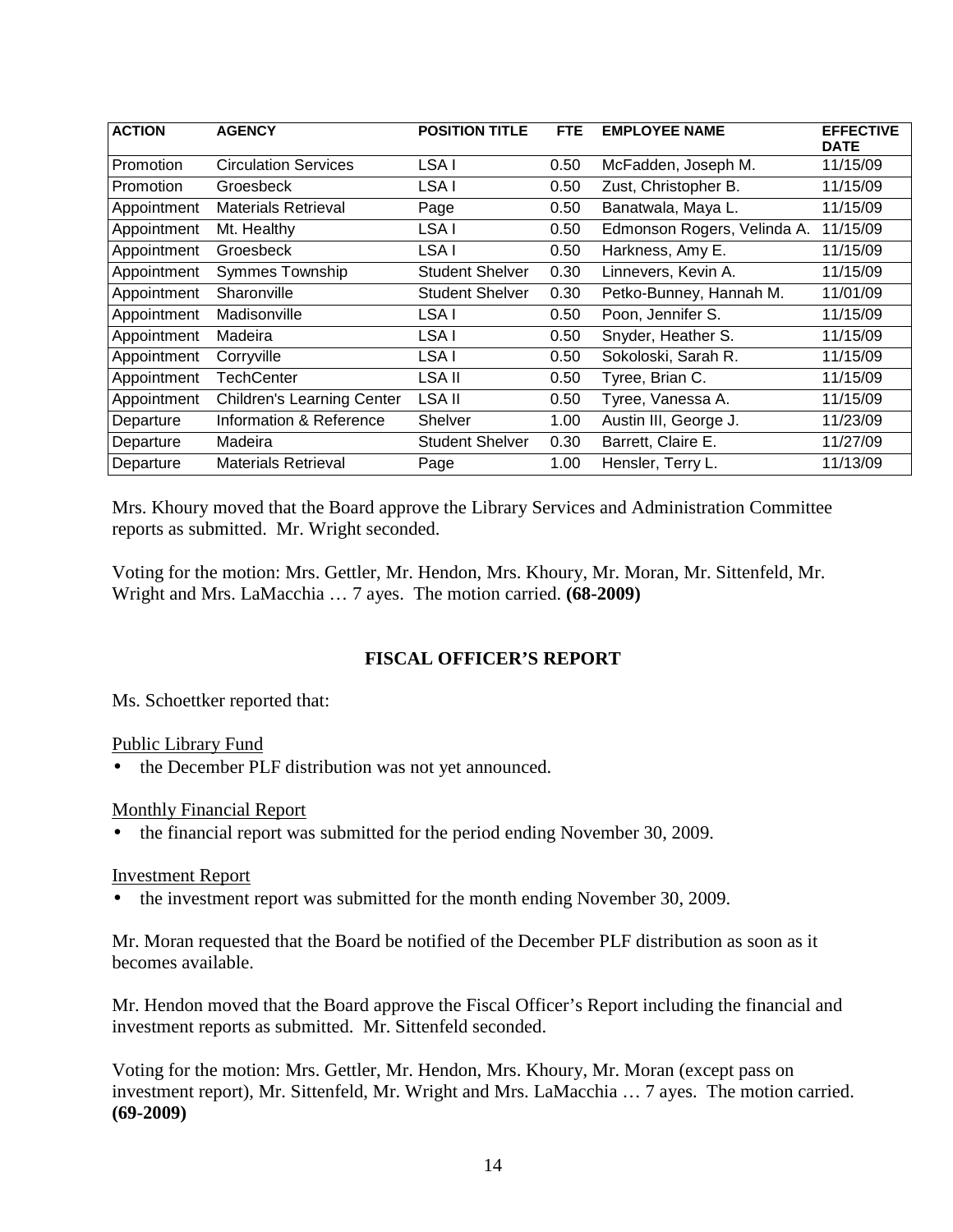## **FINANCE AND AUDIT COMMITTEE REPORTS**

## 2009 Annual Appropriations

Mr. Moran presented a request to revise the 2009 Annual Appropriation Resolution as follows:

| Fund                      |            | Revision     |
|---------------------------|------------|--------------|
| <b>Dater Fund</b>         |            |              |
| Supplies                  |            | \$5,578.00   |
| <b>Library Materials</b>  |            | (10, 381.00) |
| Capital Outlay            |            | 4,803.00     |
|                           | Net Change | 0.00         |
| <b>Pet Memorial Fund</b>  |            |              |
| <b>Purchased Services</b> |            | \$753.20     |
| Library Materials         |            | (753.20)     |
|                           | Net Change |              |

The change in the **Dater Fund** allows for purchase of additional computer equipment and supplies. The change in the **Pet Memorial Fund** shifts the appropriation from Library Materials to Purchased Services to expense Pet Memorial photocopying.

Mr. Moran reported that the General Fund will be spent in full but it is too early to project the final appropriation in each expense category. Therefore, to close out the 2009 General Fund, he recommended that the Board authorize the Fiscal Officer to revise appropriations as needed from now until the end of the month and to require that those revisions be reported to the Board in January.

Mr. Moran moved that these items be approved as submitted. Mr. Hendon seconded.

Voting for the motion: Mrs. Gettler, Mr. Hendon, Mrs. Khoury, Mr. Moran, Mr. Sittenfeld, Mr. Wright and Mrs. LaMacchia … 7 ayes. The motion carried. **(70-2009)** 

## 2009 Unencumbered Balance

Mr. Moran reported that since the General Fund will not have an unencumbered balance this year, no Board authorization for use of a balance is required.

## 2010 Temporary Annual Appropriation Resolution

Mr. Moran reported that Ohio Revised Code Section 5705.38 requires the Library Board to adopt an Annual Appropriation Resolution no later than the first day of April of the fiscal year. To meet the ordinary expenses of the Library as of January 1, the statute provides for the adoption of a temporary appropriation resolution until the permanent resolution is adopted. He recommended that the following Temporary Appropriation Resolution be adopted:

## **Temporary Appropriation Resolution**

WHEREAS, on this 8<sup>th</sup> day of December, 2009 the Board of Trustees of the Public Library of Cincinnati and Hamilton County deems it necessary to provide for the operating expenditures due on and after the  $1<sup>st</sup>$  day of January 2010, and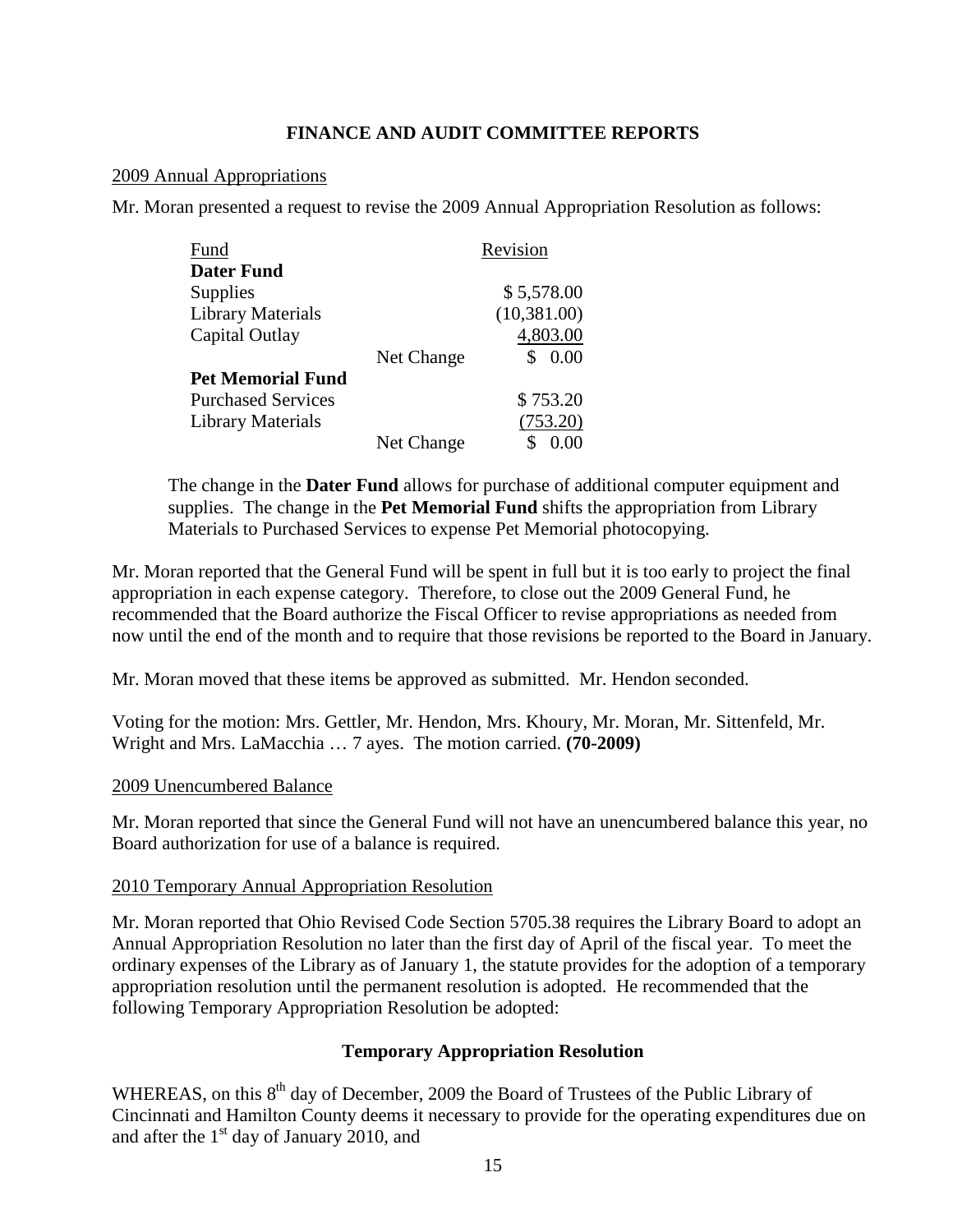WHEREAS, the Annual Appropriation Resolution for the fiscal year beginning January 1, 2010 will not be acted upon until the first quarter of fiscal year 2010,

NOW, THEREFORE, BE IT RESOLVED by the Board of Trustees of the Public Library of Cincinnati and Hamilton County that the following sums be set aside and appropriated as follows for the first quarter of fiscal year 2010:

| \$6,700,000  |
|--------------|
| 950,000      |
| 1,220,000    |
| 250,000      |
| 1,830,000    |
| 2,100,000    |
| 250,000      |
| 200,000      |
| \$13,500,000 |
|              |

Mr. Moran moved that these items be approved as submitted. Mr. Hendon seconded.

Voting for the motion: Mrs. Gettler, Mr. Hendon, Mrs. Khoury, Mr. Moran, Mr. Sittenfeld, Mr. Wright and Mrs. LaMacchia … 7 ayes. The motion carried. **(71-2009)** 

# **FACILITIES COMMITTEE REPORT**

## Mt. Washington Branch Easement

Mr. Hendon reported that Verizon Wireless has asked the Library to sign a Grant of Temporary Easement for the purpose of construction. Verizon plans to install an antenna on the water tank behind the Mt. Washington Branch and is requesting temporary access to the branch parking area to set a crane and lift a wireless communications facility shelter onto the adjoining property. The start date has not been determined, but Verizon will provide 10 days advance written notice. The work won't exceed 48 hours and will be done on Sunday or at another time the library is closed.

The Office of the Hamilton County Prosecuting Attorney has reviewed and approved the agreement, subject to amendments and subject to Board Resolution authorizing both the easement and signature by Kim Fender.

Mr. Hendon suggested taking pictures prior to beginning work.

Mr. Hendon moved that the Board approve the Facilities Committee Report as submitted. Mr. Wright seconded.

Voting for the motion: Mrs. Gettler, Mr. Hendon, Mrs. Khoury, Mr. Moran, Mr. Sittenfeld, Mr. Wright and Mrs. LaMacchia … 7 ayes. The motion carried. **(72-2009)**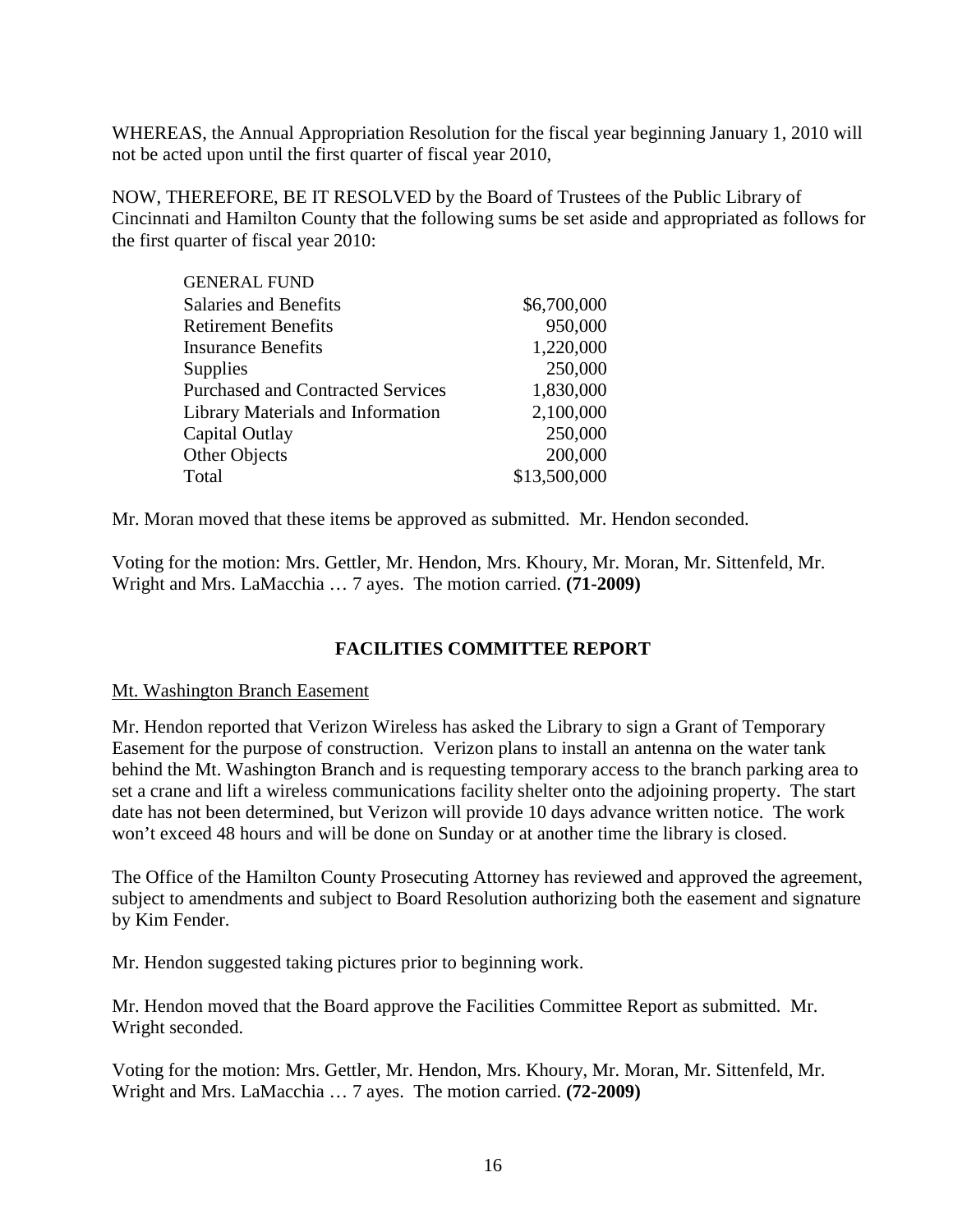# **DEVELOPMENT COMMITTEE REPORT**

Mrs. Gettler reported that:

## Friends of the Public Library

- the Friends of the Public Library's mini-sale at the Madeira Library Branch November 13-14 grossed \$6,600. Their next sale will be the Winter Warehouse Sale January 15-18 with a Members Preview on January 14. Due to the Winter Sale, the warehouse will be closed to customers after December 14 and will re-open on January 23. The Friends Shop will be open on Sundays from 1- 4 pm on December 6th, 13th, and 20th for the holiday season.
- a brunch for the Friends will be held today in the Huenefeld Tower Room to honor the group's over 50 years of service to the Library and the \$4 million they have donated to enhance the programs, resources and services provided to the community.

## Library Foundation

• the Library Foundation received a \$10,000 unrestricted gift from Mrs. Martha Anness, who continues her years of support to the Library and Foundation.

Anderson Township Library Association

• the Anderson Township Library Association's (ATLA) Holiday and Nearly New Used Book Sale November 12-14 at the Anderson Branch grossed \$11,542, an increase of nearly 20% over last year. ATLA will meet on December 9.

Mr. Sittenfeld suggested that special thanks from Board Members be given to special donors. He was informed that all donors are thanked and that Board Members can always add their own thanks.

The report was received and filed.

# **COMMUNITY AND PUBLIC RELATIONS COMMITTEE REPORT**

Mr. Sittenfeld presented a report on promotion and planning, notable media coverage, press releases and community outreach. The report was received and filed.

Ms. Schoettker added that on December  $4<sup>th</sup>$  the Library was presented with the Auditor of State's *Making Your Tax Dollars Count Award*, annual recognition given to only about 5% of government entities in Ohio, for excellence in financial reporting.

# **LEGISLATIVE AFFAIRS AND LAW COMMITTEE REPORT**

No report.

The Regular Meeting was then adjourned.